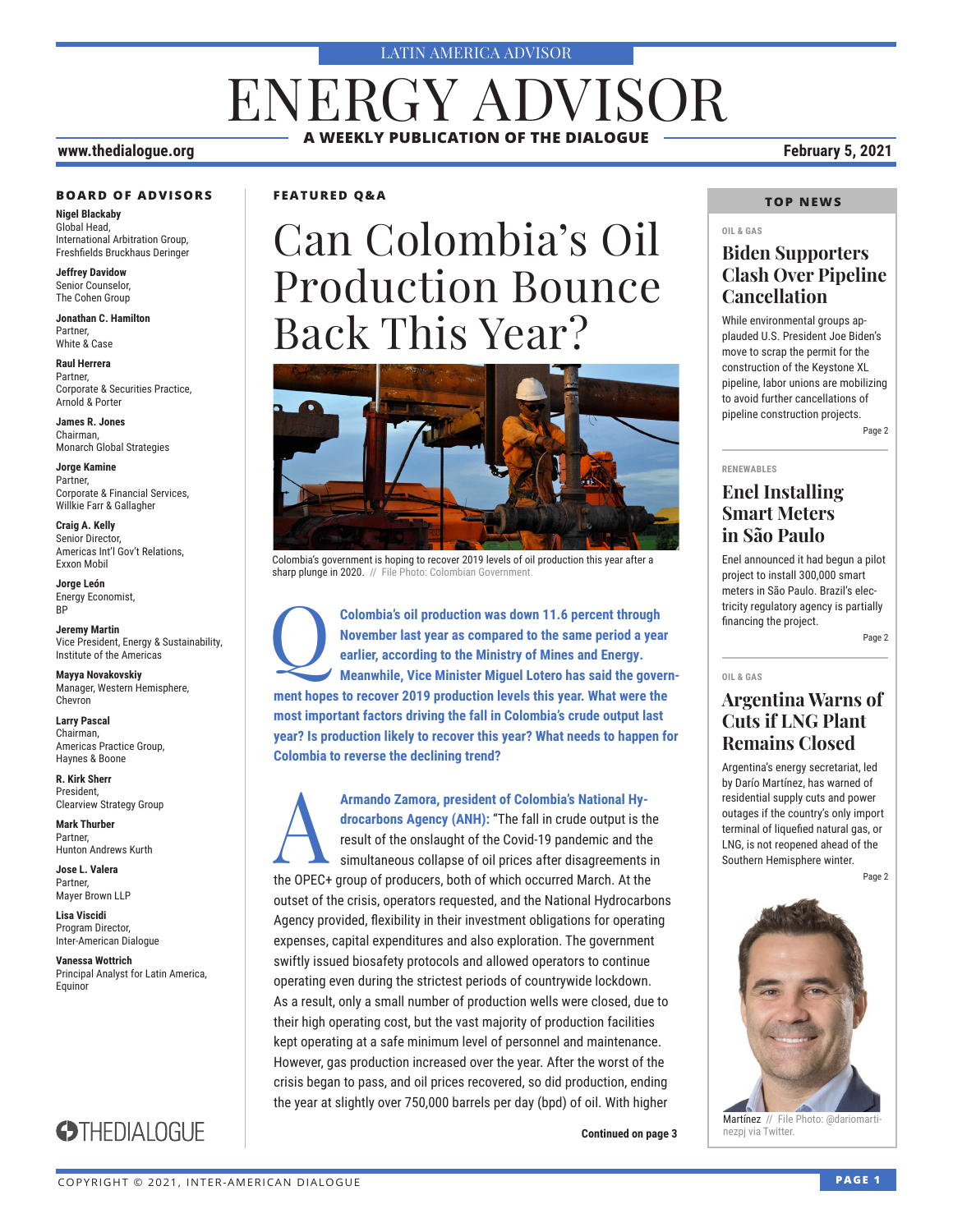#### **OIL AND GAS NEWS**

# Biden Supporters Clash Over Keystone Pipeline Decision

Environmental groups and labor unions that both backed U.S. President Joe Biden are clashing over the construction of pipeline projects that would transport Canadian crude into the U.S. market, Reuters reported Monday. Among his first moves in office, Biden signed an executive order canceling the permit for the Keystone XL crude oil pipeline, as part of his administration's plan to bring the U.S. economy toward net-zero carbon emissions by 2050. Climate activists applauded the move to scrap the project, which would have expanded an

### **Labor unions that endorsed Biden are mobilizing against the cancellation of other pipeline projects.**

existing pipeline that delivers Canadian crude to the United States. Environmental groups for years have warned of dire consequences over climate change concerns, citing the threat of spills and the amount of oil extracted from Canada's oil sands, which are considered some of the most greenhouse-gas intensive in the world, The Wall Street Journal reported. However, labor unions are mobilizing in a bid to keep other projects from being derailed or canceled altogether. Mike Knisely, the secretary and treasurer of the Ohio State Building and Construction Trades Council, which endorsed Biden as a candidate, has said he is counting on state officials to talk to the president about how his decisions are affecting support from the union's members, Reuters reported. "I tell them they need to get back with Biden and ask if this all really has to happen on day two of the new administration," Knisely said, the wire service reported. "I just get so frustrated

that there's almost no common ground [on pipelines] with the environmental community," he added. Other unions that work on pipelines, refineries and other energy infrastructure, including the Teamsters and North America's Building Trades, are lining up against the closure of other pipelines such as Enbridge's Line 3 and Line 5, as well as Energy Transfer's Dakota Access Pipeline. The three lines are currently in service. [Editor's note: See related **[Q&A](http://www.thedialogue.org/wp-content/uploads/2021/01/LEA210129.pdf)** in last week's issue of the Energy Advisor.]

# Argentina Warns of Cuts if LNG Terminal Remains Closed

Argentina's government has warned of residential supply cuts and power outages if the country's only import terminal of liquefied natural gas, or LNG, is not reopened before the Southern Hemisphere winter begins, Argus Media reported last week. The energy secretariat warned of those consequences if the Escobar terminal is not reopened before the upcoming winter, which starts in May. A court last October called for the closure of the terminal, located in Buenos Aires province, as part of a case involving a resident who claimed there was a risk of fire or explosion at the plant. Argentina estimates national gas production of about 107 million cubic meters per day this winter, and according to the latest supply contract, the country is also set to receive a maximum of 14 million cubic meters per day of gas from Bolivia. That total is not enough to cover demand in the winter months, when demand soars as residential heating increases, according to secretariat estimates. When operating normally, the Escobar terminal, which is operated by state-controlled energy firm YPF, supplies an average of 18 million cubic meters per day of gas in the winter months, the energy secretariat added in a judicial filing. Additionally, the secretariat said gas shortages would force thermal power plants to use diesel, which is not only a bigger pollutant but also more expensive, costing an additional \$600 million, Argus Media reported. The Argentine government last year put an incentives plan in

#### **NEWS BRIEFS**

### **Top Compliance Officer at Brazil's Petrobras to Step Down, Sources Say**

Marcelo Zenkner, chief compliance officer at Brazilian state oil company Petrobras, is planning to step down in March for personal reasons, Reuters reported last Friday, citing four people familiar with the matter. The departure of Zenkner, a former prosecutor who assumed that position in July 2019, would mark the third exit by the firm's top corruption official in three years. His contract is set to expire in March. Petrobras has already begun the process to find a possible replacement, one source said.

### **Banco Davivienda in El Salvador Gets IDB Invest Loan for Green Projects**

Banco Davivienda's unit in El Salvador, one of the largest lenders in the Central American nation, is set to receive a loan package of as much as \$100 million from IDB Invest intended to finance green projects and support small and medium-sized enterprises, Renewables Now reported Tuesday. IDB Invest, a branch of the Inter-American Development Bank, said it would also advise the lender on renewable energy and energy efficiency projects with emphasis on solar photovoltaic plants.

### **Enel Begins Installation of Smart Meters in São Paulo**

Italian firm Enel said last week it had begun a pilot project to install 300,000 smart meters in São Paulo. The project aims to bring improvements such as monitoring of interval energy consumption, accurate remote meter reading, customizable tariff structures and other advanced functions that help improve the quality of service, the company said in a statement. Brazil's electricity regulatory agency, Aneel, is financing the project with 121 million reais (\$22 million), with additional financial support from Enel.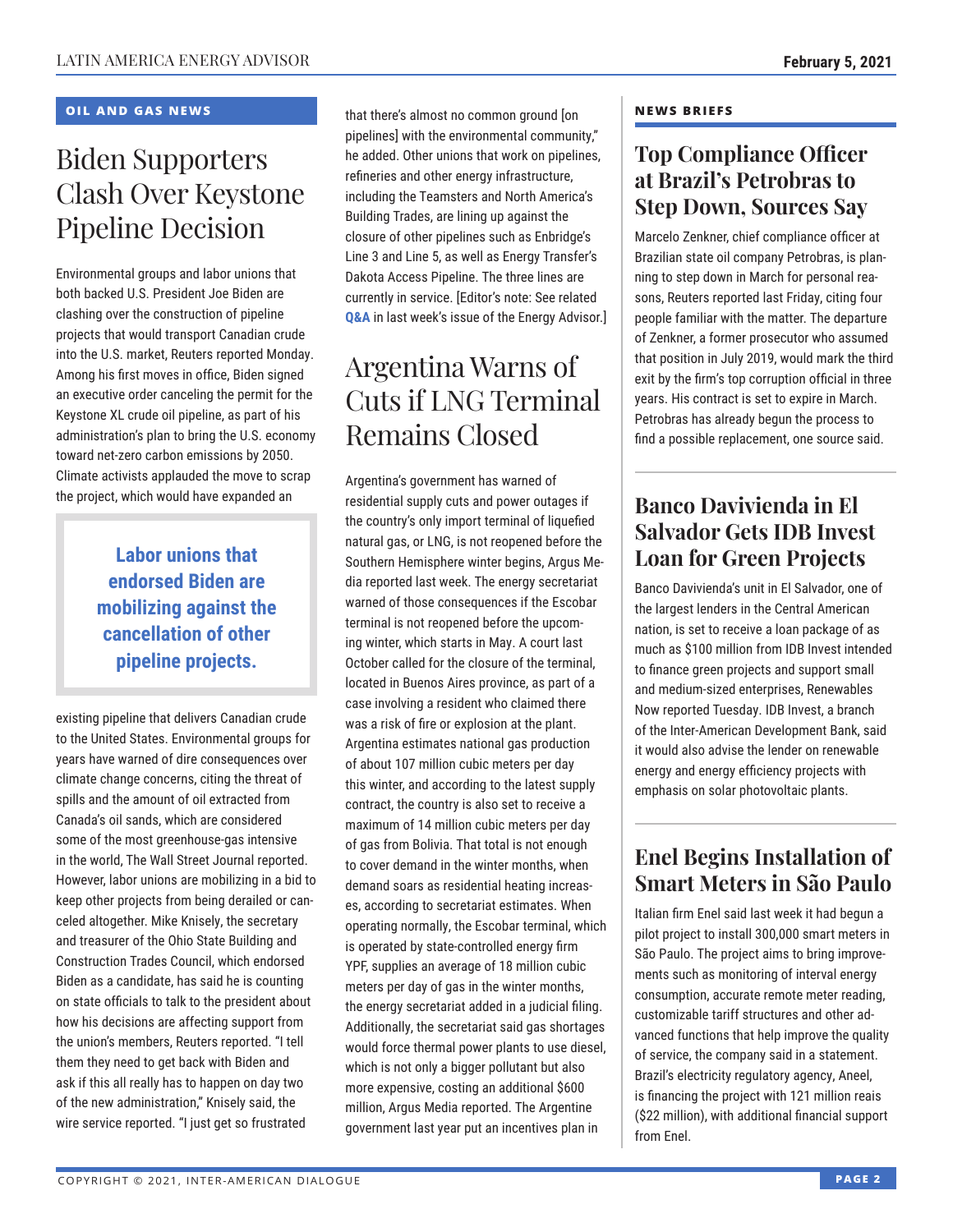place in a bid to attract investment and boost natural gas production in the country. [Editor's note: See related **[Q&A](http://www.thedialogue.org/wp-content/uploads/2020/10/LEA201030.pdf)** in the Oct. 30 issue of the Energy Advisor.]

#### **POWER SECTOR NEWS**

# Mexico's Supreme Court Strikes Down Power Sector Rules

Mexico's Supreme Court on Wednesday ruled unconstitutional changes in the country's electricity market that gave preference to state-owned utility CFE, The Wall Street Journal reported. The ruling deals a setback to President Andrés Manuel López Obrador, who has sought to return state-owned energy companies to dominance. It also casts a shadow over legislation López Obrador sent this week to Congress that would give the CFE a prominent presence in the electricity market. The fast-tracked bill would alter the order in which electricity is sent to the national grid, putting private investors behind the CFE, the Financial Times reported. The legislation strikes a blow against producers of renewable energy, whose electricity is currently sent first to the national grid, a place they would lose under the legislation. The Supreme Court's ruling on Wednesday, however, could lead to a confrontation between López Obrador and the high court. The president has sought to reverse integral parts of the energy reform that was carried out under former President Enrique Peña Nieto, The Wall Street Journal reported. The Supreme Court's 4-1 ruling strikes down key parts of a policy that Mexico's Energy Ministry published last year, which required the national power grid operator to receive electricity that the CFE generated before less expensive options from private generators. However, Mexico's antitrust commission challenged the policy, arguing it violated the constitution by harming free competition and market access. In related news, the CFE last week published its 2021-2025 business plan, which includes investments of as much as 62.8 billion pesos (\$3.12 billion)

#### **FEATURED Q&A / Continued from page 1**

oil prices, a better outlook both for the pandemic and OPEC+ behavior and the return of investment obligations, production is set to continue recovering. The levels achieved in January 2020, shy of 900,000 bpd, might be somewhat optimistic to expect, but we do expect production to reach the 850,000 bpd mark toward the end of the year."

A**Jose Vicente Zapata, partner at Holland & Knight:** "According to the Colombian Ministry of Mines and Energy, the main factors affecting oil production in 2020 were the temporary closure of fields due to the fall in international oil prices, the health and employment crises due to the Covid-19 pandemic, and the social and environmental concerns surrounding operations. The decrease in oil prices prompted companies to request suspension or extension of exploration and production contracts from the Colombian National Hydrocarbons Agency. Thus, exploration and production operations were minimized, which kept the country's crude output from rising. In order to mitigate these losses, Colombia enacted the Permanent Process for Area Assignment, which seeks to ease allocation of blocks for the first quarter of 2021. More than 60 onshore and offshore blocks will be offered to boost investment in the oil and gas sector. Similarly, granted extensions should allow production to recover, especially considering the positive forecast for oil prices. Additionally, there are four strategic actions that the Ministry of Mines and Energy is executing: 1.) the development of offshore exploration and production, 2.) the promotion of exploration in onshore reservoirs, 3.) improved recovery technologies and 4.) the development of pilot projects of comprehensive research in unconventional reservoirs. Such measures, as well as the oil and gas block adjudications processes scheduled for 2021, should help Colombia recover from lower oil production in 2020. Colombia also needs to allow for rules and contracts that

improve its competitive edge if it is to attract renewed investment in the sector, and it must definitively provide strong messages as to security and the rule of law."

Leopoldo Olavarría, interna-<br>
tional partner at Norton Ros<br>
Fulbright: "Crude production<br>
December 2020 was 15 percent<br>
the signal particular of the signal particular of the signal particular of the signal particular of th **tional partner at Norton Rose Fulbright:** "Crude production in December 2020 was 15 percent lower than in February 2020, mainly due to the combined impact of the pandemic and the resulting steep drop in prices. April was the year's low-price point, which led crude production to collapse in May to about 742,000 bpd. For the first week of 2021, official production figures stood at 740,500 bpd. Recovery of production to pre-pandemic levels will no doubt take time. Campet-

#### **Recovery of production**  66 **to pre-pandemic levels will no doubt take time." — Leopoldo Olavarría**

rol's rig count for November 2019 showed 58 active drilling rigs. Contrast this with November 2020's rig counts of 15 (by Baker Hughes) and 20 (by Campetrol). As coronavirus vaccines are rolled out and lockdown restrictions are relaxed this year, triggering increased mobility, crude production should gradually recover. This needs international crude prices to remain stable. This will, in turn, mainly depend on foreign factors, such as OPEC+ members' discipline to their allotted production quotas. Sustained drilling activity is essential to reverse Colombia's declining production (and reserves) trend. Campetrol's position is that long-term recovery in the sector requires the yearly drilling of between 80 and 100 exploratory wells. However, 16 e-wells were drilled through November 2020, in comparison to 40 e-wells drilled through November 2019. The country's immediate focus will be the **Continued on page 6**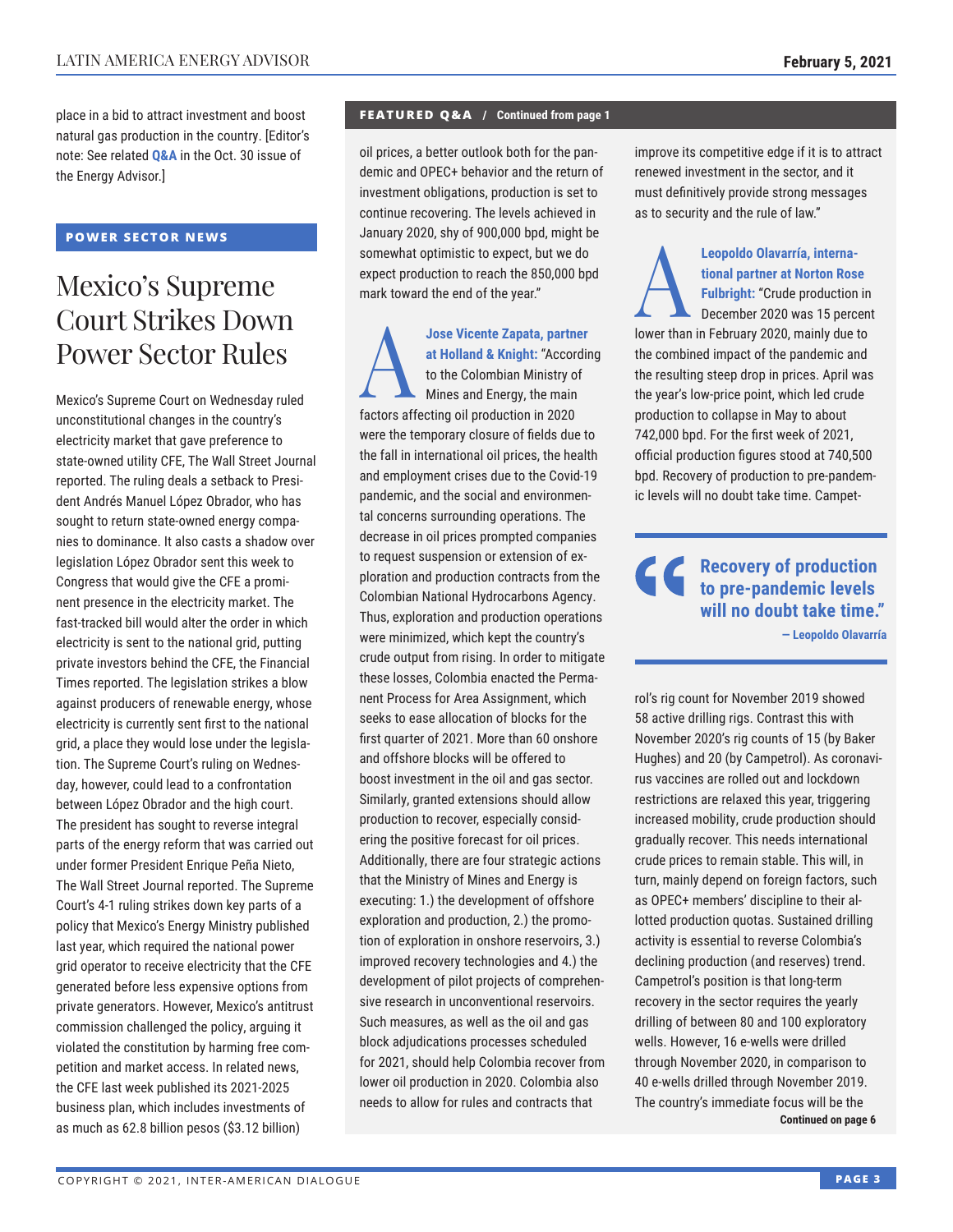in 2021 on efforts to overhaul its generation capacity, BNamericas reported. The level of investment is a 20 percent increase from last year, when the CFE invested 52 billion pesos. The plan outlines total investments of about 330 billion pesos. In addition, the CFE plans to invest 101 billion pesos in the construction of power plants and to increase distribution investments next year, according to the report. The business plan also mentions the CFE's venture into nonconventional renewable energy sources, a recently announced move by the company, which has historically focused on thermal and hydroelectric generation. However, the plan does not mention any specific solar or wind projects, according to the report.

#### **RENEWABLES NEWS**

## Share of Power From Renewable Sources Increases in Chile

Nontraditional renewable energy sources in Chile generated 1,858 gigawatt-hours of electricity in December, a 7.5 percent monthly increase, according to the latest figures released by Chile's energy commission, CNE, Renewables Now reported last week. In total, renewables produced 27.1 percent of the country's total gross power production, similar to the level registered the previous month despite the increase in output. Year on year, power production from renewable energy sources was up by 20 percent, with geothermal energy seeing the largest yearly jump, at 55.9 percent.

#### **POLITICAL NEWS**

# White House Affirms Recognition of Venezuela's Guaidó

The administration of U.S. President Joe Biden on Wednesday reaffirmed its recognition of

### **ADVISOR Q&A**

# Would Talks Help Solve Venezuela's Political Crisis?

The European Union on Jan. 25<br>
called for political talks in order<br>
to hold "credible, inclusive and<br>
transparent local. legislative **called for political talks in order to hold "credible, inclusive and transparent local, legislative and presidential elections" in Venezuela. The statement came less than two months after Venezuela's Dec. 6 legislative elections, which have been widely denounced as fraudulent and which the main Venezuelan opposition parties boycotted. What is the likelihood of such dialogue happening this year in Venezuela? Would talks between President Nicolás Maduro's government and the opposition lead to a productive outcome? What actions should international actors, such as the European Union and the Biden administration in the United States, as well as Maduro allies such as Russia and Iran, be taking now to help stabilize Venezuela?**

**Vanessa Neumann, former Juan<br>
<b>Guaidó-appointed Venezuelan**<br> **ambassador to the United King-<br>
dom:** "No one who thinks clearly **Guaidó-appointed Venezuelan ambassador to the United King**believes there will be free and fair presidential elections in Venezuela in 2021. While it's long overdue, we have neither the drivers nor the conditions. The electoral farce of Dec. 6 has strengthened Maduro's co-option of everything, including foreign NGOs and civil society, paradoxically bringing greater stability: a stabler downward spiral into further horror, without credible challengers to disrupt that terrible momentum. The dictatorship is winning. Currently, its only motivation to sit down would be to get its sanctions lifted and live the international high life again. That

Venezuelan opposition leader Juan Guaidó as the Andean nation's legitimate president and ruled out talks with the government of President Nicolás Maduro, whom it called a won't help the Venezuelan people. To drive a real dialogue, we need a paradigm shift. As in any negotiation, you have to develop some trust across sides but most importantly with the target audience: the Venezuelan voters. First, start with key performance indicators of positive outcomes from smaller joint projects that deliver measurable results to ease Venezuelans' horrific suffering, through vaccination and food programs. That would establish solid credentials of delivering for the people and the confidence-building measures that support a framework for shared projects and outcomes, such as an election. While the international community supports those joint confidence-building efforts through the United Nations and other multilaterals, it should also continue to wield a stick, by punishing criminals and kleptocrats. It should treat the Maduro regime as the transnational criminal organization it is. If the dictatorship wants to improve its image (and if the opposition does, too, while we're at it), it should earn forgiveness from the Venezuelan people by serving them. Let's get some real political competition going to the benefit of Venezuelans. All of this, of course, is contingent upon the key international stakeholders having the policy bandwidth to deal with Venezuela while they tackle the pandemic and rebuild their economies, which remains to be seen."

**EDITOR'S NOTE: More commentary on this topic appears in [the Q&A o](http://www.thedialogue.org/wp-content/uploads/2021/02/LAA210203.pdf)f Wednesday's issue of the Latin America Advisor.**

dictator, Reuters reported. State Department spokesman Ned Price also called for free and fair elections in Venezuela, adding that the administration will emphasize "targeting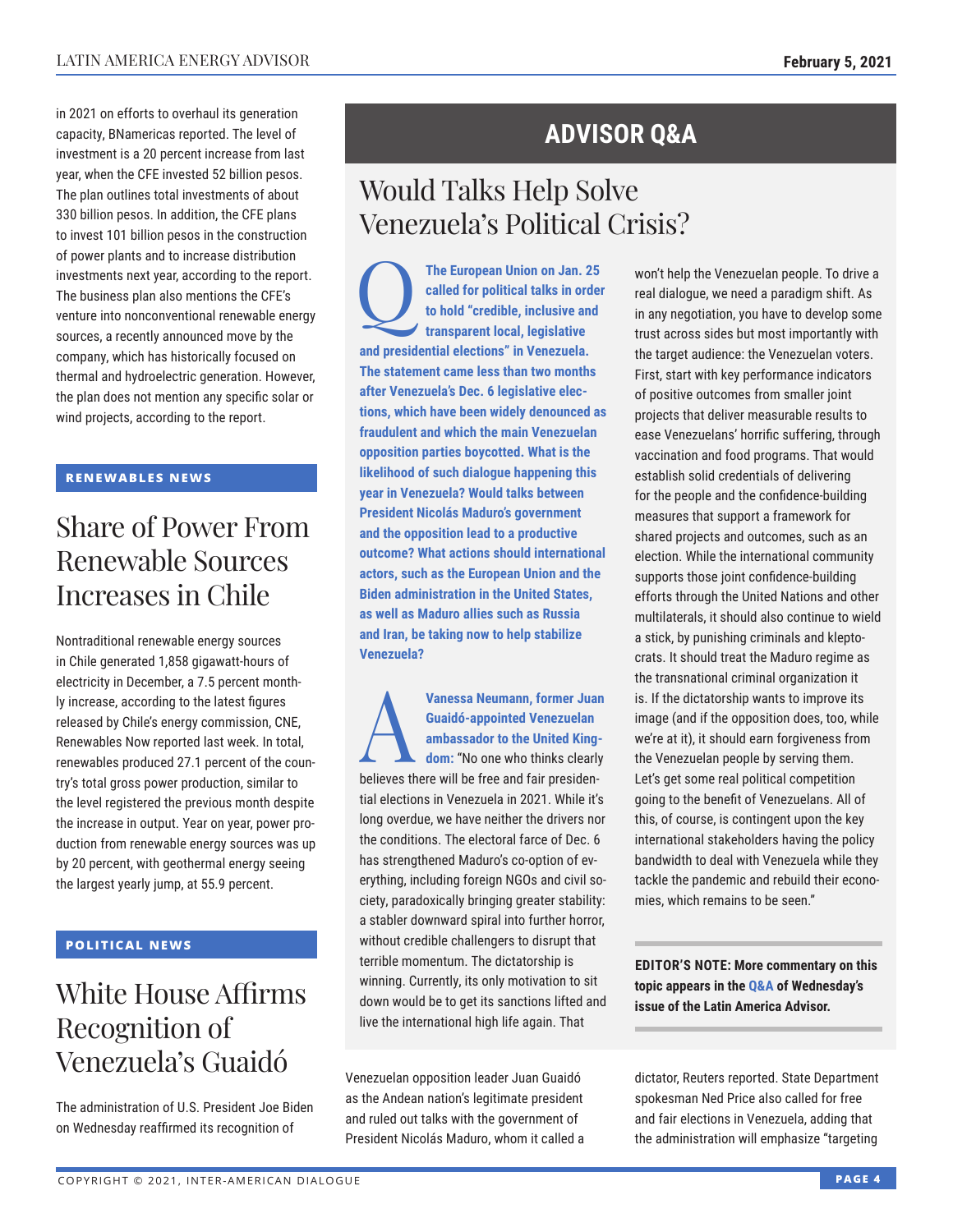#### **NEWS BRIEFS**

### **Biden Signs Orders to Review Trump's Immigration Policies**

U.S. President Joe Biden signed executive actions on Tuesday that order the review and potential reversal of the previous administration's immigration policies, which restricted legal immigration along the Mexico border and which Biden called "very counterproductive to our security," The Washington Post reported. The orders also create an interagency task force with the aim of reuniting migrant families separated by former President Donald Trump's "zero tolerance" policy.

### **OAS' Almagro Condemns Killings of FMLN Supporters in El Salvador**

Organization of American States Secretary General Luis Almagro on Monday condemned the fatal shooting of two supporters of El Salvador's FMLN opposition party weeks ahead of the Central American nation's legislative and local elections. "We condemn the attack on party supporters of FMLN," Almagro wrote on Twitter. "We support quick action from the police. We request El Salvador investigates and prosecutes those responsible," he added. Five others were seriously injured in the politically motivated attack, Deutsche Welle reported.

### **Chile's Codelco Reports Declines in Copper Production: Gov't Figures**

Chilean state-owned mining company Codelco's production fell 16 percent in December as compared to the same month a year earlier, according to government figures released Tuesday, Reuters reported. National copper commission Cochilco said Codelco's output declined in December to 157,800 metric tons. The company's total production for 2020 rose by 1.2 percent as compared to 2019, according to the government figures.

regime officials and their cronies involved in corruption and human rights abuses." Price's remarks suggested little change from former President Donald Trump's stance on Venezuela, though Price did not mention the tough oil sanctions that the Trump administration had imposed since 2019. Before being appointed director for the Western Hemisphere in Biden's National Security Council, Juan Gonzalez told the Latin America Advisor in a **Q&A** published Aug. 21 that, as president, "B[iden wil](http://www.thedialogue.org/wp-content/uploads/2020/08/LAA200821.pdf)l stand with the Venezuelan people and for democracy by granting [Temporary Protected Status] to Venezuelans, marshaling a robust international response to the humanitarian crisis, targeting regime supporters involved in corruption and human rights abuses" as well as "recovering assets stolen from the Venezuelan people, leading international pressure for free and fair elections and aiding the country's long-term recovery." Gonzalez also said Biden supports multilateral sanctions, as opposed to Trump's unilateral approach.

# Bolsonaro Allies Win Top Positions in Brazil's Congress

Allies of Brazilian President Jair Bolsonaro on Monday won the top positions in both houses of Brazil's Congress, which is expected to help Bolsonaro fights efforts to impeach him, the Associated Press reported. The Chamber of Deputies selected Arthur Lira of the center-right Progressives party as its president, while the Senate selected Rodrigo Pacheco of the center-right Democrats party as its leader. Any move to impeach Bolsonaro would have to begin in the lower chamber. Outgoing Chamber of Deputies President Rodrigo Maia has been a tough critic of Bolsonaro, but he has rejected calls for ousting Bolsonaro, the AP reported. In Monday's vote, Lira garnered 302 votes among his colleagues in the lower house, while Deputy Luiz Felipe Baleia Rossi received 145. Lira also leads the Centrão bloc, a group of 230 legislators known for giving political support in exchange for government appointments or allocations in the government budget, the Financial Times reported. Ahead of Monday's

congressional leadership elections, Bolsonaro's government freed up hundreds of millions of dollars in the federal budget for 250 legislators to spend on public works projects in the areas they represent, Brazilian newspaper O Estado de S.Paulo reported before the votes. "A partnership based more on interest than ideology, however, carries its own risks, particularly if Bolsonaro's popularity crumbles further amid a rising Covid-19 death toll and economic woes," Anya Prusa, a senior associate at the Woodrow Wilson International Center for Scholars, told the daily Latin America Advisor in a **[Q&A](http://www.thedialogue.org/wp-content/uploads/2021/01/LAA210128.pdf)** published Jan. 28. In the Senate race, Pacheco had the support of opposition parties, despite Bolsonaro's endorsement. Pacheco won the Senate presidency by a vote of 57-21 against his rival for the position, Senator Simone Tebet. In their victory speeches, neither Lira nor Pacheco mentioned Bolsonaro, and they both vowed to lead an independent Congress.

#### **ECONOMIC NEWS**

# Biden Administration to Release \$1.3 Billion in Aid to Puerto Rico

The administration of U.S. President Joe Biden is planning to release \$1.3 billion in delayed aid to Puerto Rico, originally meant for reconstruction after Hurricane Maria hit the island in 2017, The New York Times reported Monday. The aid is now intended to protect against future climate disasters, the administration said, adding that it is beginning to lift some restrictions that the Trump administration had put on an additional \$4.9 billion for the U.S. territory. Biden has promised a quick delivery of the long-delayed disaster relief package, the Miami Herald reported. Congress had earmarked more than \$60 billion in aid for Puerto Rico following the devastating hurricane, which damaged the island's power grid and destroyed other infrastructure. However, only about \$20 billion of that aid has been distributed so far, The Hill reported. Trump had put restrictions on the aid's disbursement over concerns of alleged corruption in Puerto Rico.